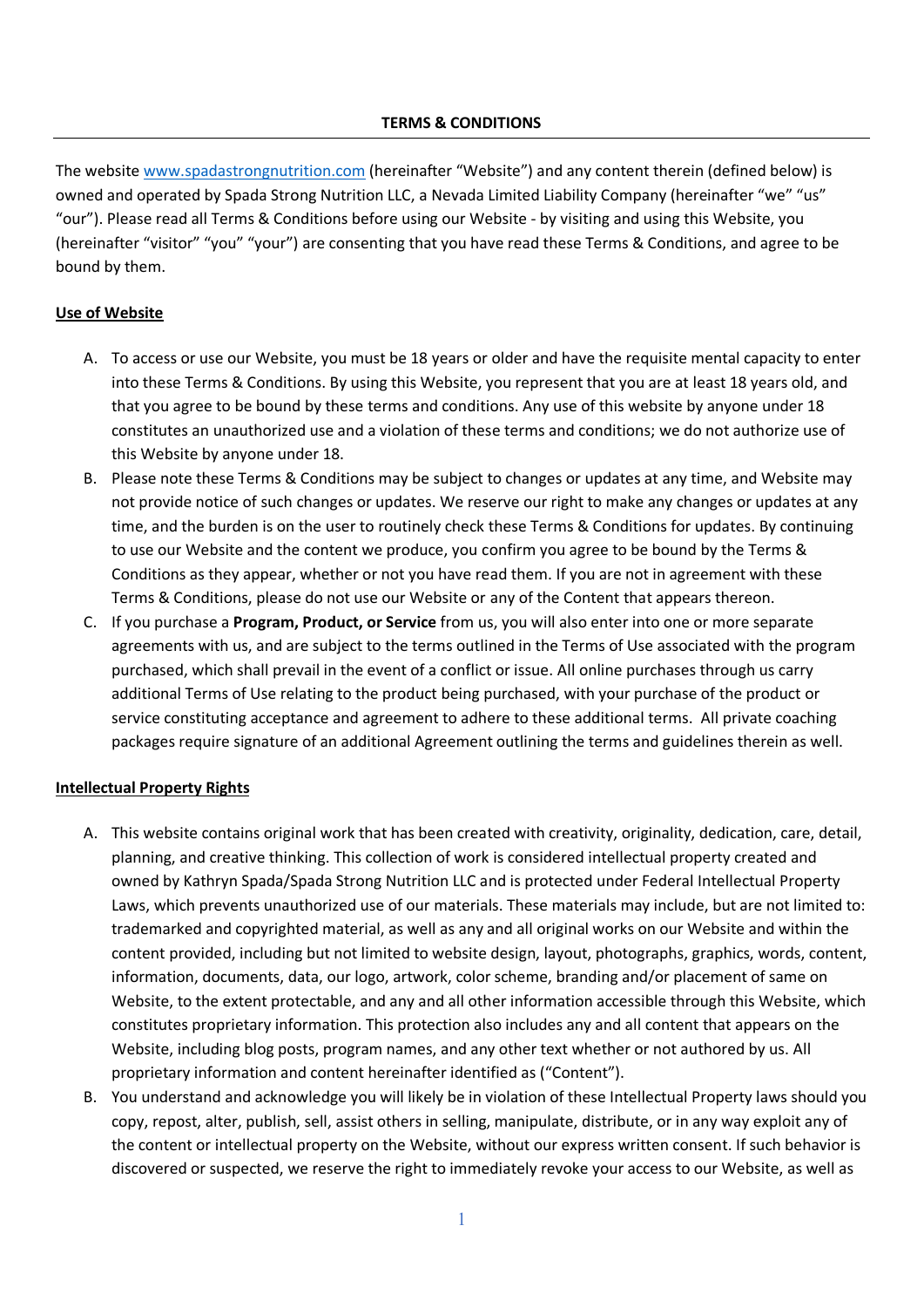any program or materials you may have purchased, without refund, and reserve the right to prosecute any actionable infringement or misuse to the full extent of the law.

# C. **Licensee / Licensor Rights: Our Limited License to You**

a. Your ability to view Content on our Website grants you a limited, revocable, non-transferrable license to use the information available to you for your personal, non-commercial use only. Should you decide to purchase a product, package, or service from our Website, you will also be granted a limited license to use the information contained therein, as outlined in the Terms of Use or Client Agreement associated with each product or service available for purchase.

# b. **As a licensee, you understand and agree that you will not:**

- i. Copy, edit, distribute, duplicate or steal any information on our Website, or any Content therein, including that which has been posted by a third party, whether or not you have purchased the information.
- ii. Use, post, distribute, copy, steal or otherwise use any portion of our Website, including content or products, without express, written permission provided by **Kathryn Spada/Spada Strong Nutrition LLC** and understand that any such use may constitute infringement, which may give rise to a cause of action against you.
- iii. Hold any of our Content out to be your own, and understand that doing so constitutes stealing and is a violation of our intellectual property rights.
- iv. Share purchased materials, information, content with others who have not purchased them.
- v. Use any portion of our Website, including all Content, information, and purchased materials, in any commercial manner such that you make, may make, or intend to make a profit from it.
- vi. **You further acknowledge and understand that any such actions including but not limited to those outlined above will likely constitutes infringement and/or theft of our work, and a violation of these Terms and Conditions and United States Federal laws, and we reserve the right to prosecute this infringement to the full extent of the law.**
- vii. Any requests for written permission to use any content posted on our Website shall be made before you wish to use any such content, and may be made by sending an email with your written request to spada.strong.nutrition@gmail.com.

## D. **Licensee / Licensor Rights: Your License to Us**

- a. You may be able to post your original content to our Website, including but not limited to blog comments, testimonials, or photos. You may also have the opportunity to respond to generated emails with comments or feedback, comment on a social media live stream, webinar, or any other medium where content is distributed in a manner that allows for participation or feedback. By posting any sort of information, you represent you are the owner of anything you post, and are at least 18 years of age.
- b. When you submit or post any such information, you also agree and understand that you are assigning and/or licensing us and anyone else authorized by us, the irrevocable, unlimited, royaltyfree, perpetual, non-exclusive, unrestrictive, worldwide license to use, distribute, sell, copy, edit, exploit, or otherwise publicly disseminate any information or content you post, in whole or in part, with or without identifying you as the author of the original post or comment. If we so choose to identify you, you also grant us the right to identify you as the author of any comments, posts, or the like by name, email address, screen name, or any other reasonable manner of identification.
- c. You agree you are wholly assigning any intellectual property ownership rights to us by your action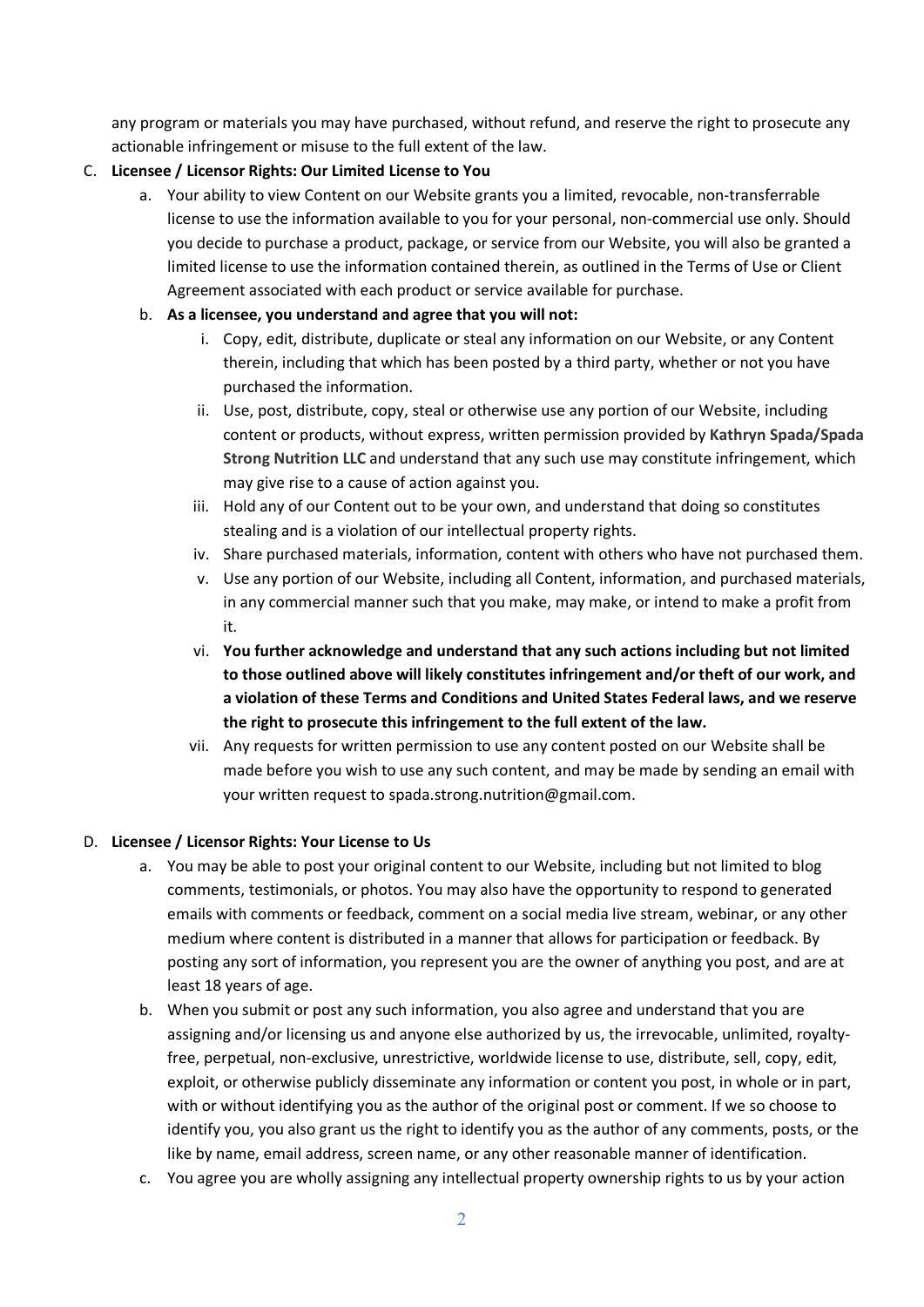and decision to post on our Website, or otherwise provide us with content, with access to our Website constituting good and valuable consideration in exchange for these intellectual property rights. You understand that should any of your comments or posts be used, in whole or in part, you are not entitled to any payment and will not request any form of payment or favorable treatment in return.

- d. **Testimonials:** Our Website may feature testimonials from clients, in order to provide readers with comments, feedback, and information from others' experiences with our services, website and products. While all information, photos, and quotes used are from actual clients, sharing their real, honest opinions of our website and services, these testimonials are not to be considered as a guarantee that current or future clients will experience the same results, or a guarantee that all clients will have the same experience. You understand and agree that by reading a featured testimonial on our Website, you do not expect the same results, and understand this information is not a guarantee. You also understand and agree that the individuals featured may have different medical history and health status, and what worked for them may not work for you; you agree to use common sense, and consult your personal medical provider before beginning any program we offer, and/or before implementing any information found on Website.
- e. This Agreement is the intellectual property of Christy Westerfeld, Esq. and may not be used (in whole or in part) without express, written permission from Ms. Westerfeld. Unauthorized use may constitute copyright infringement and may be prosecuted to the full extent of the law.

### **Your Conduct**

- A. Should you choose to post anything on our Website, social media pages, webinars, or otherwise, you are hereby agreeing and acknowledging you will not post anything that could harm us or another user, or include anything defamatory, harmful, hurtful, or otherwise upsetting. You understand that if you make the decision to post content that constitutes cyber bulling, your comments will be removed immediately, and we reserve our right to take action against you to the full extent of applicable laws.
- B. You may use our Website for lawful purposes only, and agree you will not post, comment, or otherwise transmit any content which infringes the rights of another, and agree to hold us harmless should you do so. You also agree and understand you are not to post any content which would constitute a criminal offense, use the Website or content for fraudulent or unlawful purposes, create civil liability, is repugnant, constitutes a violation of another's intellectual property rights, is vulgar or obscene in any way, or is otherwise objectionable. You agree that we are the sole decider in whether content you post is objectionable, and have the unilateral right to remove any content you post, without explanation or ramifications. You also understand that we may be obligated to take further legal action, based upon information you post, and reserve our right to do so. Should a third party choose to take legal action against you, as a result of something you posted on our Website, you agree to hold us harmless and fully indemnify us of any legal ramifications or actions.

### **Use of Free Materials or Content**

A. At times you may be offered a free download or printable, as a gift or opt-in offer, in exchange for your name and email address. Should you choose to download or print this material, you understand this is to be used for your personal, non-commercial use only, and is not to be copied, edited, distributed, or otherwise shared in any way other than in its original form. Should you choose to share the material, you agree and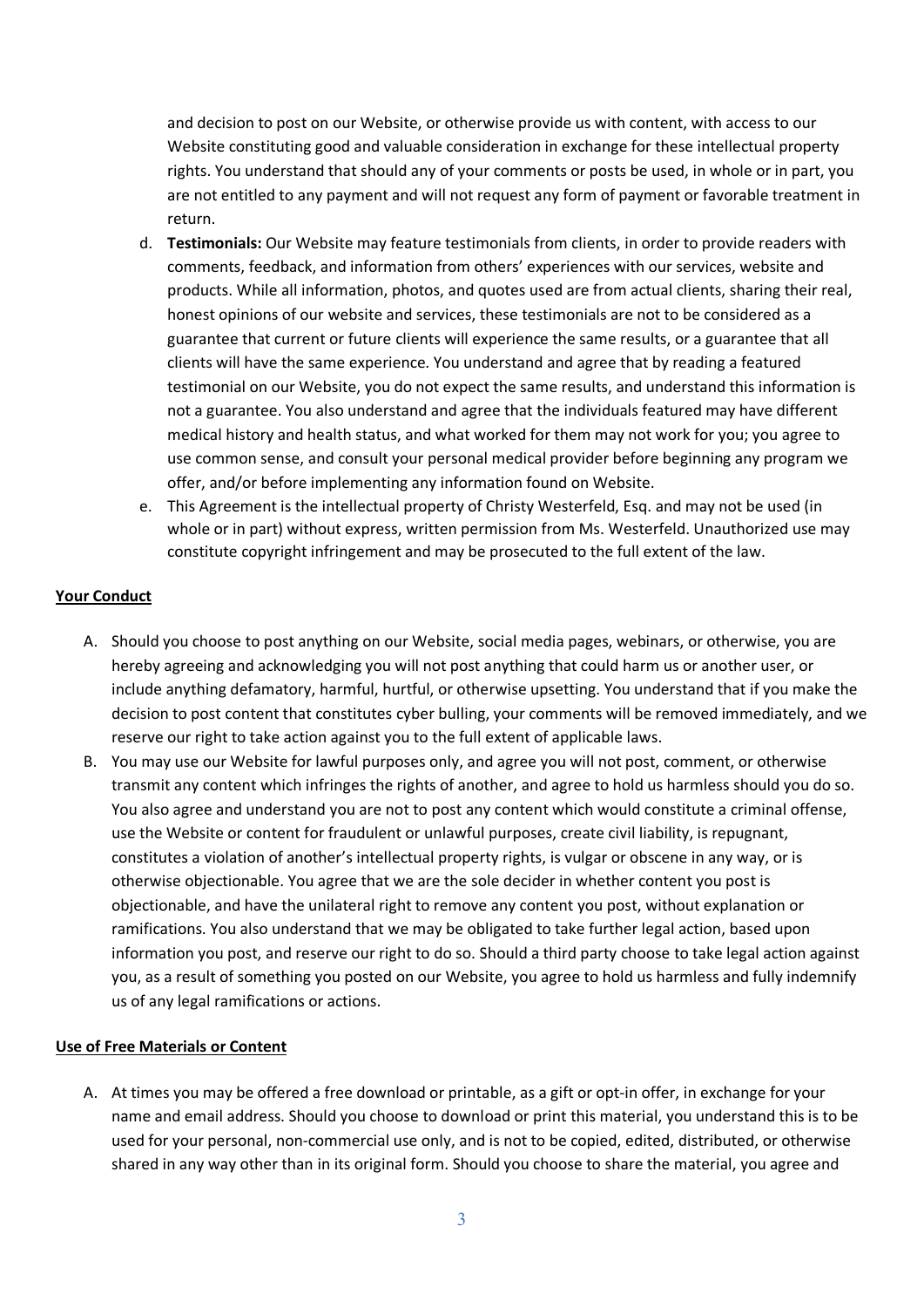understand that you will provide Spada Strong Nutrition LLC credit, will not hold the material to be your own, or otherwise attempt to make any sort of gain (financial or otherwise), from our materials.

### **Disclaimer**

- A. The purpose of this Website is solely to provide educational information to those wishing to view it. Any Content on this Website, or Content you receive because of your decision to opt-in to our email list has been created solely for educational and informational purposes. We cannot and do not guarantee any type of specific results, outcomes, changes, or gains through use of our Website, programs, or packages contained therein, whether legal, financial, medical, or otherwise, nor are we making any guarantees regarding the success of your business, any coaching program, or any results stemming therefrom. You understand and agree to this, and acknowledge that your use of any information contained herein is purely voluntary.
- B. You also understand and acknowledge that I am not a doctor, lawyer, therapist, psychic, accountant, nurse, counselor or any other medical professional, nor do I hold myself out to be. Nothing contained on this Website or within any product or service found herein is intended to take the place of a consultation with any such professional.
- *C. You also understand I am a Nutrition Coach and am providing information in my professional capacity as such; nothing on Website is intended as medical or nutritional/dietary advice. Any decision you make to implement or follow information found on Website, or to purchase a product or service, is purely voluntary and of your own volition. We recommend you consult with your personal physician or other applicable medical professional prior to implementing any content found herein, and/or prior to beginning any program or service we offer.*
- D. You understand and agree that our Website and the Content and Products produced are not to be relied upon in any way as medical, legal, financial, or business advice. Nothing on this Website, in our products, nor anything distributed via email is intended to take the place of professional advice received via a consultation with a doctor, nurse, lawyer, accountant, therapist, financial advisor, business consultant, or other expert regarding the details of your specific business or life. You are encouraged to consult with your own professionals for any questions you may have regarding your particular business or situation regarding legal, business, medical, or financial questions, or any similar professional that may address your own individual situation.
- E. Your decision to visit our Website, use information contained herein, and purchase products we offer is purely voluntary, and you understand we are not responsible or liable for any harm or damage to you or your business resulting from direct or indirect use of materials or content contained on our Website. You agree to hold Spada Strong Nutrition LLC harmless from any damages directly or indirectly resulting from your use of Content or products/services on our Website or distributed through email, and agree you will not make any claims against us or the company herein.

## **Technology Disclaimer**

- A. By using our Website, you understand and agree that Spada Strong Nutrition LLC makes no guarantees or warranties regarding the condition of Website, including functionality, existence of viruses or other components that may harm users' computers, uninterrupted use, constant access and availability, and the like.
- B. We will make every effort to make our Website available to you at all times; however, from time to time the Website may be down for maintenance, repairs, as a result of "crashing" or overuse, or any other reason,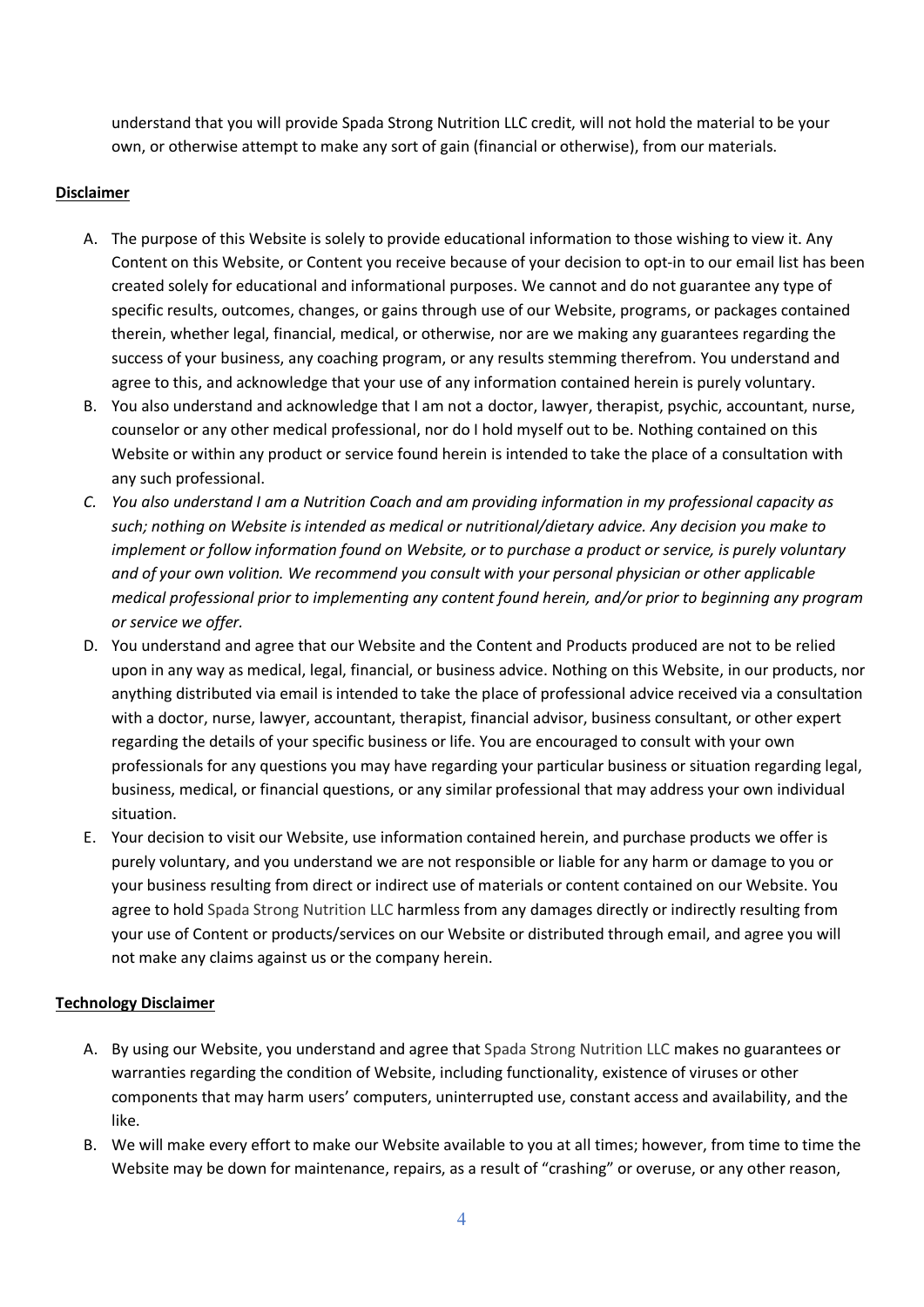known or unknown to you, and you agree and understand that this may occur without explanation. Should this occur, you understand, agree, and acknowledge we are not liable for any damages, losses, interruption in your business, or other inconvenience sustained by you as a direct or indirect result of the unavailability of our Website. We do not owe you an explanation, refund, or any reimbursement, nor do we have any obligation to you to continue running our Website, and you agree to simply check our Website at a later date to confirm when it has been relaunched.

C. We may also make the unilateral decision to change or discontinue all or part of our Website, its Content, or any portion thereof without notice before or after, and such Content may thereafter be unavailable. The Website and any and all content and products made available are offered on an "as is" basis, with no additional attachment or warranties therein. You understand and agree we are not obligated to you to continue running all or part of our Website or any content therein, or any particular products being offered for sale, nor shall we be liable for any harm to your business or personal self as a direct or indirect result of a decision to alter, remove, or change Content without notice.

### **Information You Provide**

- A. In order to gain access to our email list, you may be required to provide information about yourself, including your name, email address, and other personal information. In order to purchase products or services, you will also be required to submit payment information and a billing address, and may be asked to create a username and password to gain access to your purchased materials. Please note you are responsible for keeping track of your username and password, and understand that you bear the consequences should you choose to share this confidential information with anyone.
- B. You acknowledge and understand that any information provided to us is done so on a purely voluntary basis. By choosing to provide us with this information, you agree and represent that any information provided to us through the Website or a third-party payment processor will be accurate and current, and belong to you. You understand you may not hold yourself out as someone else or use anyone else's information, and agree to bear the consequences should you use anyone else's information as your own.
- C. You also agree that you are to remain financially responsible for any purchases made through our Website by you, or by another person acting on your behalf, regardless of the information provided at checkout. Should information become available at a later date confirming you performed unauthorized use of a credit card or other payment information belonging to someone other than yourself, you understand and agree that you alone remain financially responsible for purchases made through our Website.

### **Online Purchases**

- A. You understand that should you elect to make a payment through our website, information obtained during your purchase, including name, address, credit card information, method of payment, billing information, and other personally identifiable information may be collected by us, as well as our payment processing company.
- B. You also understand and agree that any information provided by you is true and accurate, to be relied upon by us and our team in processing payment and delivering our products to you. Should your payment fail to process, we reserve the right to withhold the purchased product from you unless and until payment is properly rendered.
- C. **Limitations of Liability:** We will take reasonable precautions and measures to keep this information private. While we will attempt to monitor and resist any third party hacking or third party ability to gain access to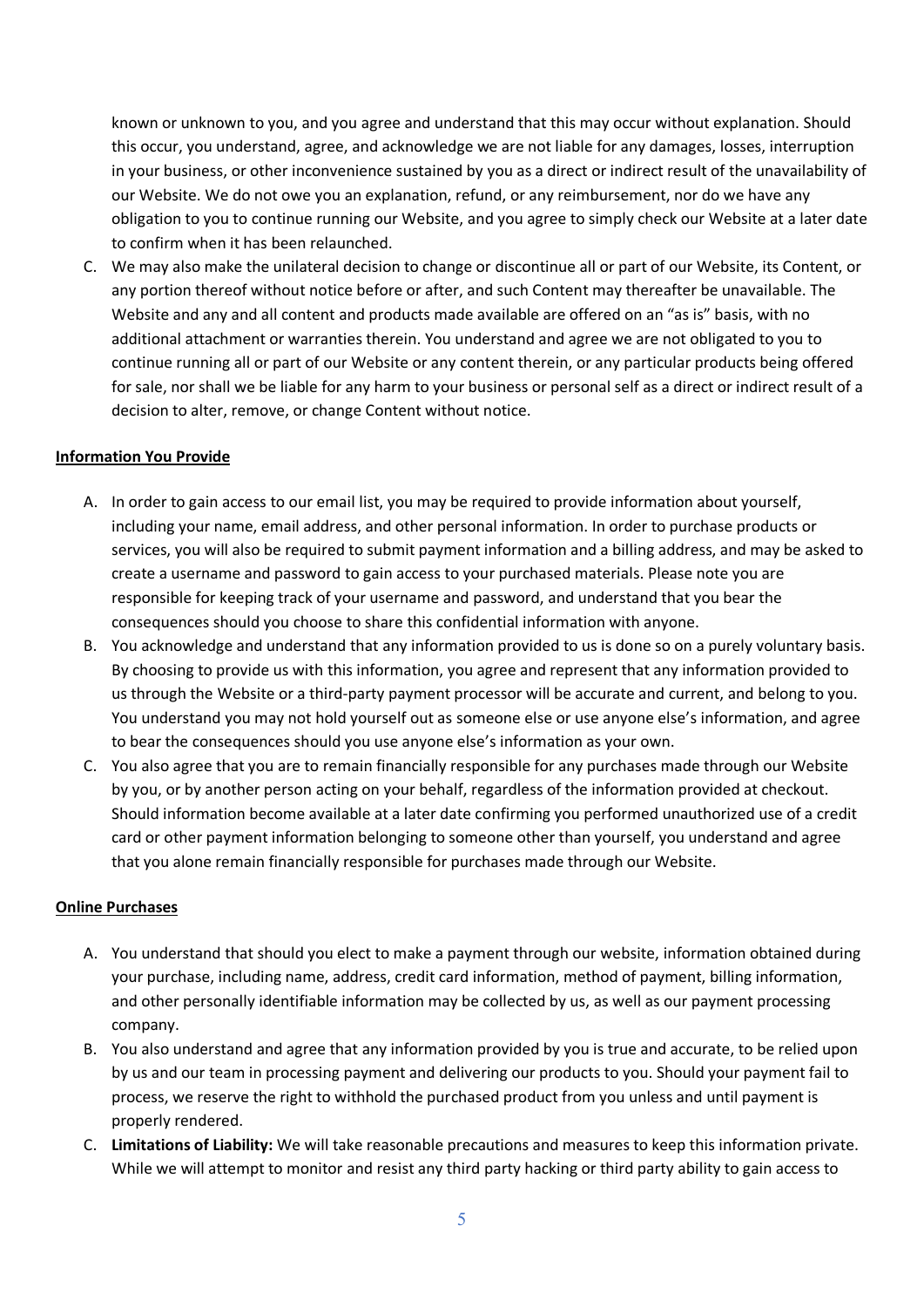confidential information held by us, you agree and understand we are not liable for any unauthorized access to or use of your information or property, regardless of negligence, failures, tort, breach of implied or express contract, or any other causes of action or legal theories of liability, even if such theories could have been foreseeable or preventable, or if we were made aware of such a possibility. Our limitations of liability extend to the fullest possible extent permitted by law, and in no event shall total liability exceed \$500 to any one person or collective plaintiffs.

D. You also acknowledge and agree that we have no responsibility or liability for policies of third party payment processing companies we select and use to facilitate purchases through our Website. When you make a purchase on our Website, please note you may also be subject to the terms and conditions, policies, and/or guidelines of the payment processing company, in addition to ours. For more information, we encourage you to visit the website of the payment processing company, and read their policies and terms and conditions as well. You agree to release us as well as the payment processing company we choose from any damages you incur as a result of this process, and agree not to file or assert any claims against us or the payment processing company arising from your purchase of a product through our Website.

### **Indemnification**

- A. You agree at all times to defend, fully indemnify and hold Spada Strong Nutrition LLC and any affiliates, agents, team members or other party associated with us from any causes of action, damages, losses, costs, expenses incurred as a result of your use of our Website or any products or services contained therein, as well as any third party claims of any kind (including attorney's fees) arising from your actions in relation to our Website or any breach by you of any such conditions outlined herein. Should we be required to defend ourselves in any action directly or indirectly involving you, or an action where we decide your participation or assistance would benefit our defense, you agree to participate and provide any evidence, documents, testimony, or other information deemed useful by us, free of charge.
- B. We will attempt to monitor any comments and posts made by third parties and users as often as possible. Should you, as a user of our Website, see anything objectionable or offensive posted by a third party, you agree to (1) notify us of the material, and (2) agree not to take any action against us based upon the content posted by the third party. You understand we cannot be responsible for material posted by a user without our control, and agree to release us of any and all claims arising therefrom.
- C. Should you choose to utilize information offered on our website, whether free or for purchase, you understand that we are not liable to any party, for any damages – whether direct, indirect, consequential, foreseeable, incidental or otherwise – stemming or perceived to stem from use of or reliance upon any information contained or found on our Website, or from products or services purchased therefrom. You also understand and agree that we are not liable for any damages incurring as a result of your reliance or use of information on our Website written by a third party, whether endorsed or not by us, and you agree to release us from any and all claims stemming from, or perceived to stem from, reliance on information contained on our Website.

### **Limitation of Liability**

**A. You understand and agree that the information offered via Website is general information that may not be suitable for all persons, businesses, locations, countries, or persons in specific situations. You understand that your decision to use any information or purchase any products or services offered on our Website is purely voluntary. Should you choose to purchase products or services via our Website, you**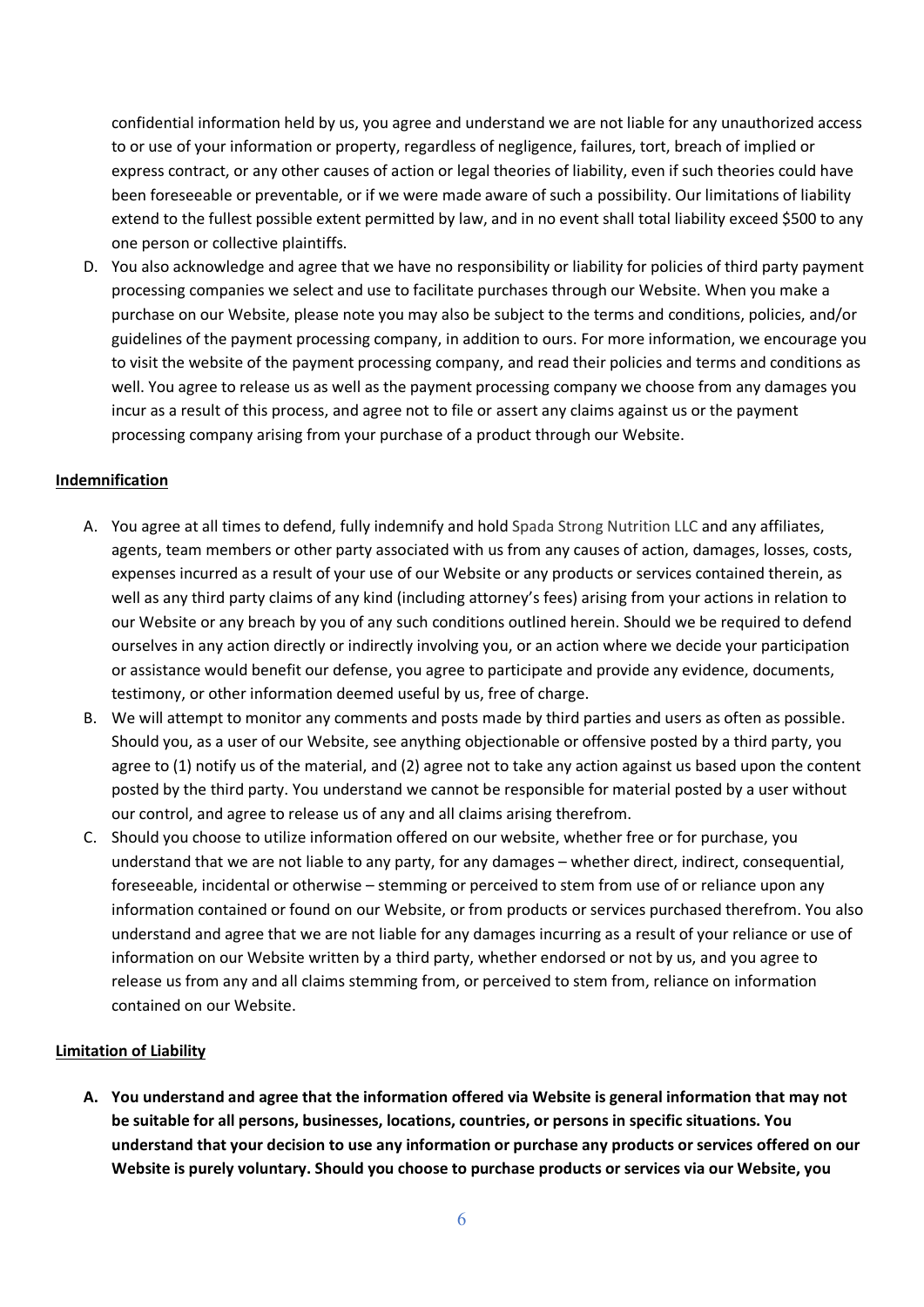**understand and agree that we may not know your personal and specific situation in full, and have no way of knowing of a program's specific applicability to your life or business. You agree and understand you will hold us harmless from any direct or indirect, perceived or actual damages or harm to your person or business as a result of choosing to utilize information found on or purchased from our Website. We are not responsible for any result stemming from your decision to use information provided by us, nor are we responsible for your mental or physical health, income, finances, earnings, business, clientele, client base, or any other result, and you agree we are not liable for any such damages or losses incurring therefrom.** 

- B. You understand and agree that Spada Strong Nutrition LLC is not to be held liable for any type of direct or indirect damages arising out of your use of our Website, any information contained herein, any injuries sustained or medical ailments that arose as a direct or indirect cause of implementing information found on Website, or any products or services purchased therefrom, including but not limited to general, specific, incidental, consequential, punitive, or special damages. You also agree that we are not liable or responsible in any way for any loss incurred by you or your business, including revenues, clients, business, goodwill, income, anticipated income, predicted income, sales numbers, loss of a sale, data, nor any computer failure, computer virus obtained by use of our Website, technical glitch or failure, defect or delay, or any other similar issue. You agree that your decision to use our Website is wholly at your own risk and voluntarily chosen by you, and any ramifications resulting therefrom are yours alone.
- C. You also understand and agree that we make no warranties, express or implied, and hereby renounce any such warranties, guarantees, or representations with respect to any portion of our Website, the content herein, content distributed through email lists, social media, via webinars, or that which is made available through purchase via our membership site. By use of the Website, you agree and understand that use of content and information found herein is to be used at your own risk, with no guarantees, representations, or warranties regarding fitness for particular purpose, accuracy, or otherwise.

### **Release of Claims**

A. You also agree that under no circumstances will we be liable to any party for any type of damages resulting or claiming to result from any use of or reliance on our Website or any information or Content found therein, including any injuries sustained as a direct or indirect result of use of our programs or implementation of any information contained on our Website, and you hereby release us from any and all claims whether known now or discovered in the future.

### **Termination**

A. You agree and understand we have the right to refuse or immediately terminate your access to our Website at any time, for any reason, with or without notice. Should this occur, we do not owe you an explanation, nor is this decision subject to any appeals or legal action. If you made any purchases and we determine you are entitled to receive or allowed continued use of the purchased information, we will make this information available to you in a way we see fit, which you agree will be satisfactory to you.

### **Dispute Resolution**

A. These Terms and Conditions shall be governed by the laws of the state of Nevada. Should any dispute arise, you agree to resolve any claim or controversy arising out of or relating to these Terms and Conditions by Arbitration and/or a suitable Alternative Dispute Resolution in Las Vegas, NV regardless of your location, and